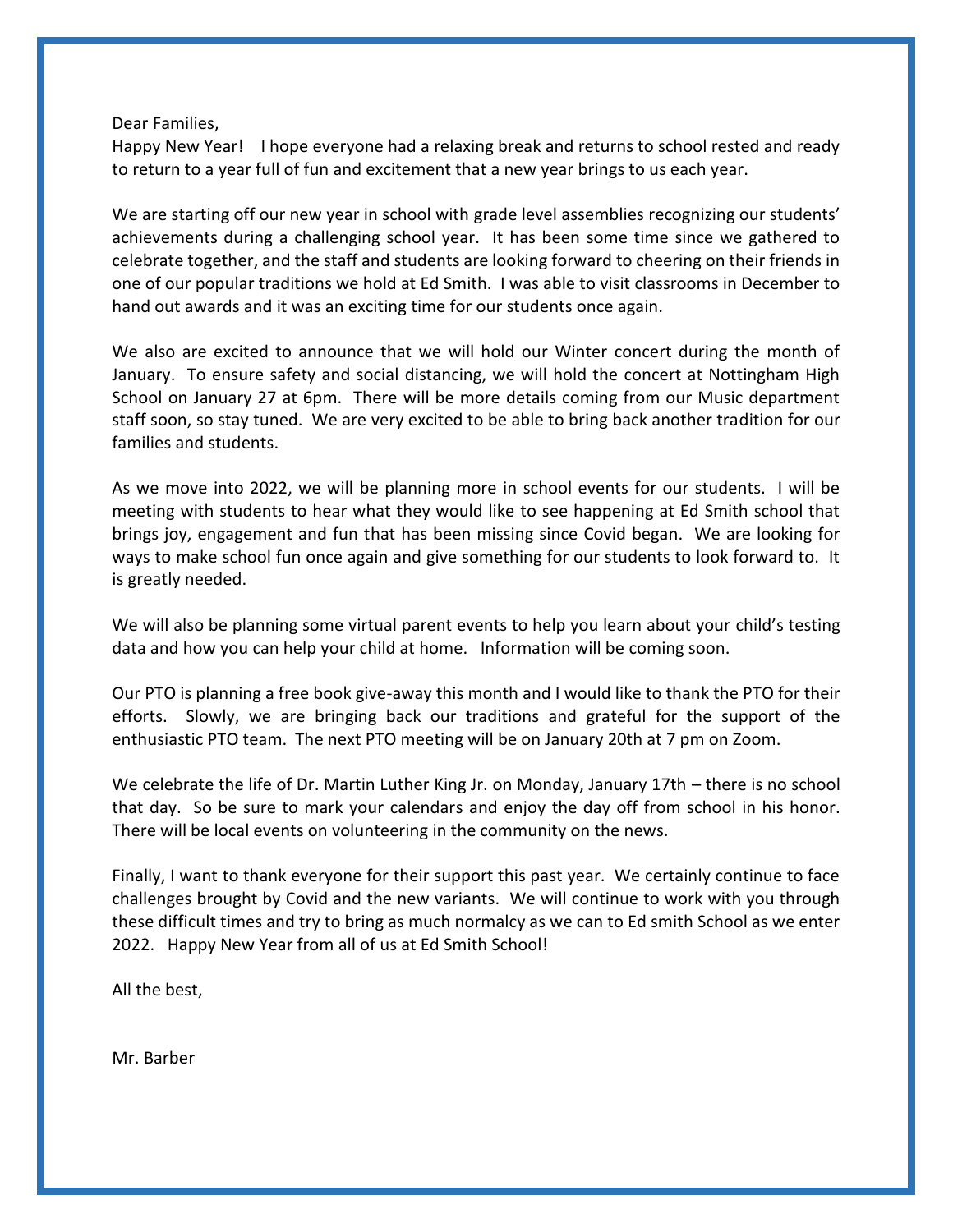# **January**

| Sun            | Mon                                                        | Tue                                                                         | Wed | Thu                                            | Fri            | Sat |
|----------------|------------------------------------------------------------|-----------------------------------------------------------------------------|-----|------------------------------------------------|----------------|-----|
| $\vert$ 2      | $\overline{3}$                                             | $\overline{4}$<br>Special<br>Education<br>Parent/<br>Council<br>Meeting 5pm | 5   | $\boldsymbol{6}$                               | $\overline{7}$ | 8   |
| $\overline{9}$ | $10\,$                                                     | 11                                                                          | 12  | 13                                             | $14\,$         | 15  |
| $16\,$         | 17<br>Dr. Martin<br>Luther King<br>Day<br><b>NO SCHOOL</b> | 18                                                                          | 19  | 20<br>Virtual PTO<br>Meeting 7pm               | 21             | 22  |
| 23             | 24                                                         | 25                                                                          | 26  | 27<br>Winter<br>Concert @<br>Nottingham<br>6pm | 28             | 29  |
| $30\,$         | 31                                                         |                                                                             |     |                                                |                |     |
|                |                                                            |                                                                             |     |                                                |                |     |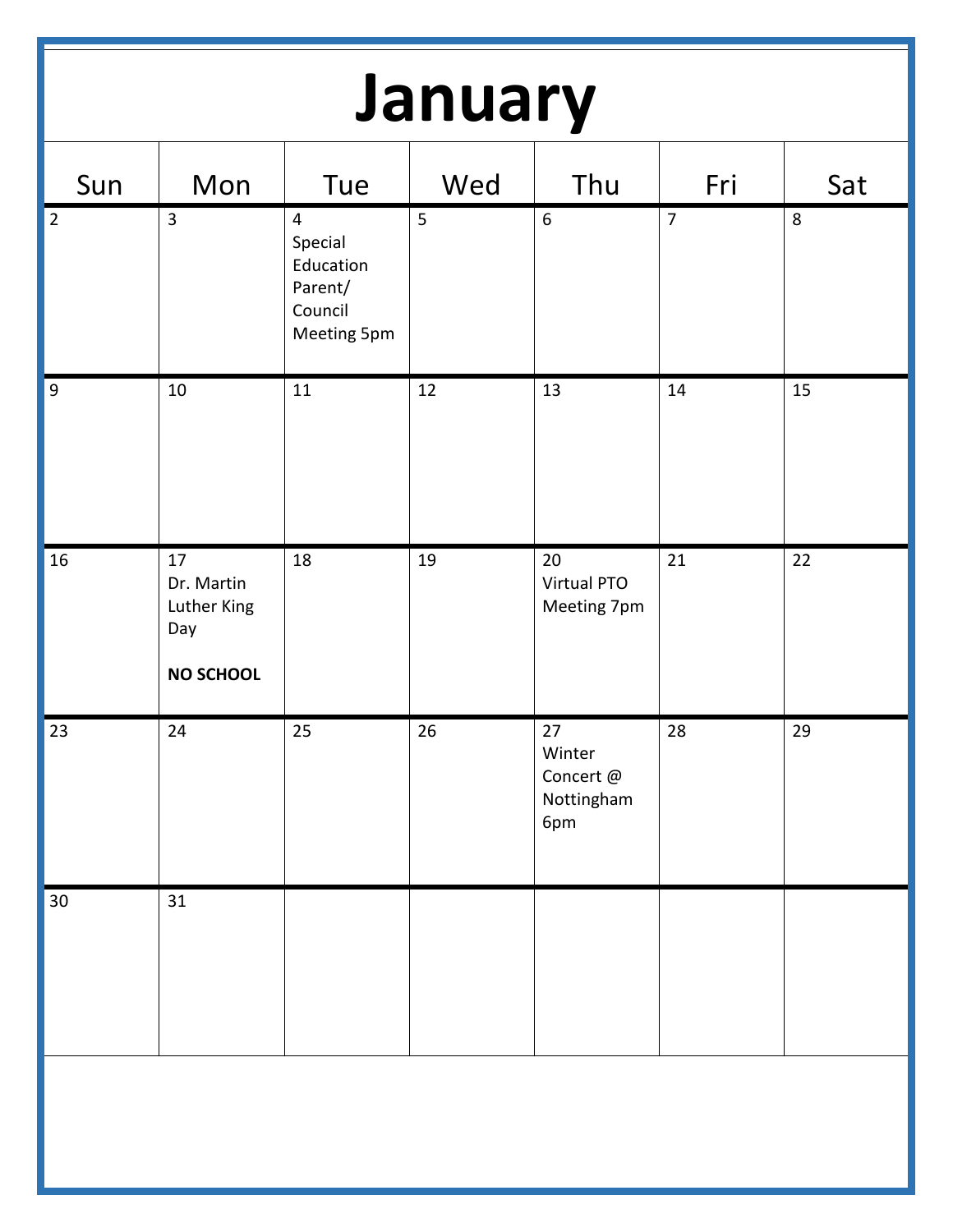## **Family Corner**

**January's Recipes** 

### Snowman Kabobs



**Ingredients**: Bananas, an apple, mini chocolate chips, pretzel sticks, skewers

**How to**: Cut the bananas into thick slices, Trim the apple in a triangle for the hat. To assemble, thread three slices of banana on a skewer, followed by the apple hat. Press on chocolate chips into the bananas for eyes and buttons, place the pretzel sticks into the sides of the banana for arms. Enjoy!



### **Homemade Snow Globes:**

**What you need**: A jar, clear glue, water, glitter, a figurine or decoration.

**How to:** Place the lid facing upward and create the snow globes scene.

Fill the jar with cold water

Add about a teaspoon of glitter and clear glue.

Screw the top onto the jar (or glue it for more security)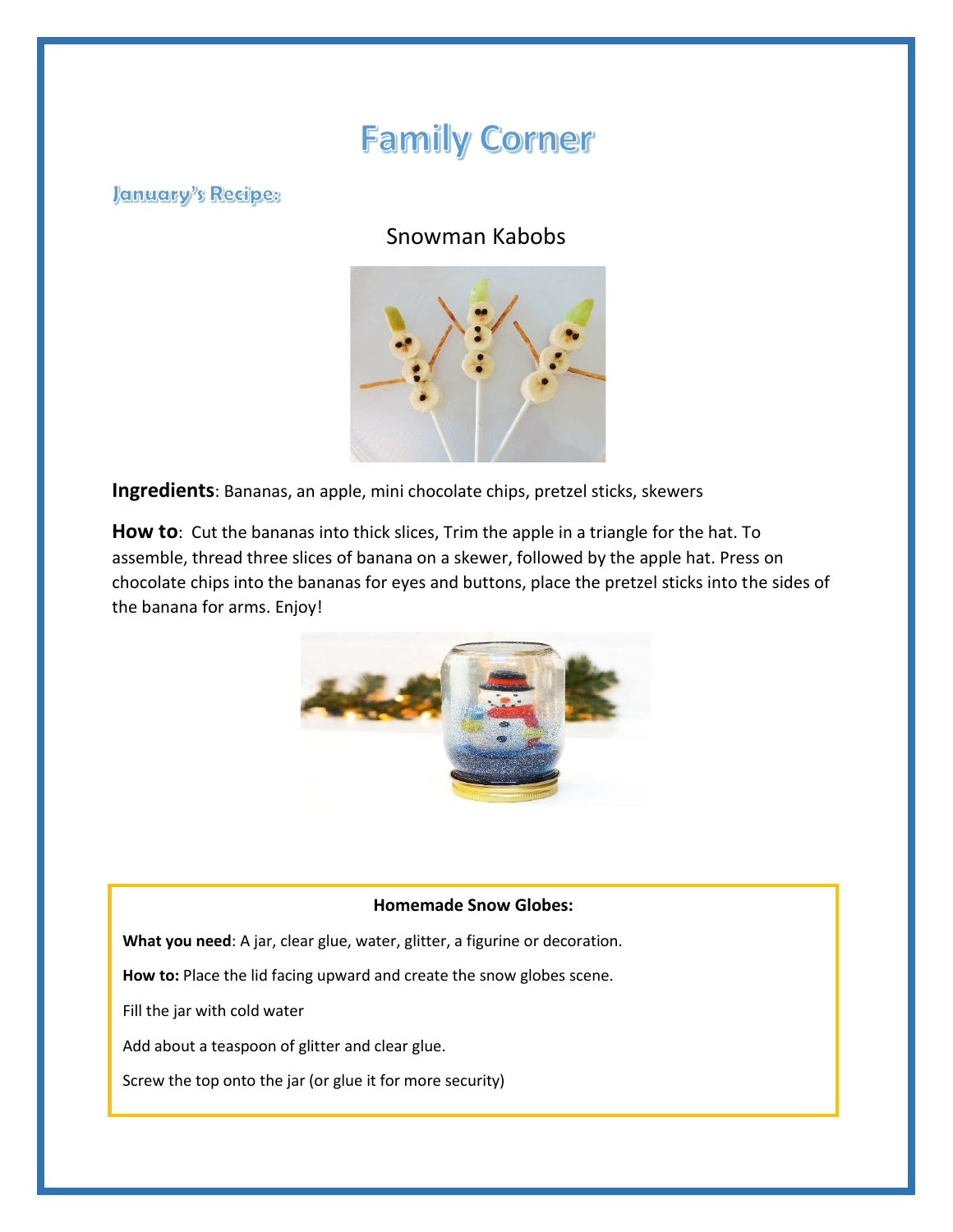### **School Spotlights:**

### Third Grade:

Happy New Year!!! We are off and running with the coming of a new year. We started off by looking at data and setting goals for Reading & Math first thing when we returned from break. The students will be working hard to achieve their goals, please ask them to tell you about them at home as well.

We are excited to begin a new ELA and Humanities unit. Our new reading unit is on Biographies. We will be learning about some interesting and influential figures throughout this unit. One big focus is how a person overcomes obstacles and succeeds. We hope students will enjoy learning about these people and will be inspired by their stories too. Students should be reading at home for 20 minutes each night. Please ask questions after your child reads to check for understanding- who, what, where, why & how are always good questions to start with.

We are continuing our Baby Literature unit in Writing. Before vacation we worked on making a claim and supporting our claim with evidence and reasoning from the story Fox. Now, students will choose a story from five choices to read on their own or in small groups. After reading the story they choose, students will make a claim about the character in the story and support their claim with evidence and reasoning from their story.

In math, we will continue working in 3rd grade Module 2. We are [Grab your reader's attention with a great quote from the document or use this space to emphasize a key point. To place this text box anywhere on the page, just drag it.]

answering one and two step word problems involving rounding, and measurement. Students are building fluency with adding and subtracting 3-digit numbers with and without regrouping. At home, student should continue completing homework sent home along with practicing their multiplication facts. Third grade students must know multiplication facts 0-10 by the end of third grade in order to be successful in fourth grade. Please use flash cards to practice every night- they need to know them and know them quickly!! Old fashioned flash cards work well, or you can use websites:

http://www.factmonster.com and http://mathfactspro.com/#/home

When we return, we will continue to try and take students outside for a 15 minute recess. Please make sure your child has boots, snow pants, hats, and gloves, along with a warm coat. We appreciate your help.

Students will not have school on Monday, January 17, 2022 in honor of Martin Luther King.

The Third Grade Team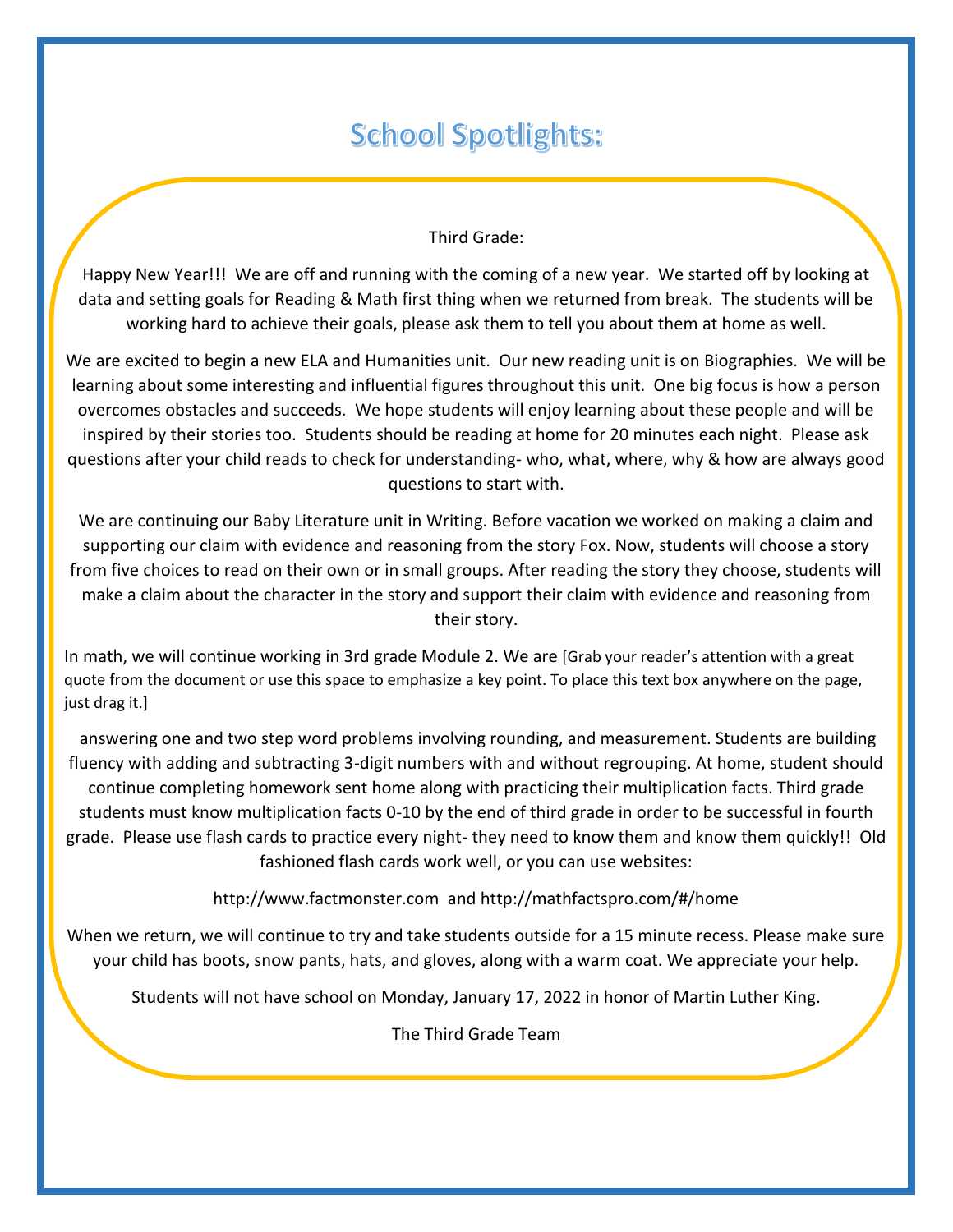### Fourth Grade:

ELA- The fourth grade classes are now in their Humanities unit called A Changing New York. We are learning about the fight for freedom and equal rights during the 1800's. We are reading and investigating primary and secondary sources. We are reading about influential people like Sojourner Truth, Frederick Douglas, and Harriet Tubman and their role in the evolution of New York State. We are also learning about the Women's Suffrage Movement and its ties to New York State. We will read stories about Susan B. Anthony, Ida B. Wells and President Wilson and compare them to a few primary resources. At the same time, in Writing, students are writing their own informational texts. They have been given choices of topics related to the ELA curriculum. They are including text features and creating an opinion page where they will make a claim and support it with evidence from various sources.

Math- Students are now in the thick of our multiplication and division unit. Students are being exposed to the standard algorithms for both operations. They are supported with work on place value charts, use of manipulatives and multiplication tables. They are solving single and multi-step word problems that include larger numbers. Students will also begin to work with two-digit by two-digit multiplication. We begin with area models and move to the standard algorithm while solving word problems.

Once our writing unit concludes, students will begin the science unit on Electricity and Magnets. This part of the curriculum includes open and closed circuits, magnetic force, electromagnets and simple machines.